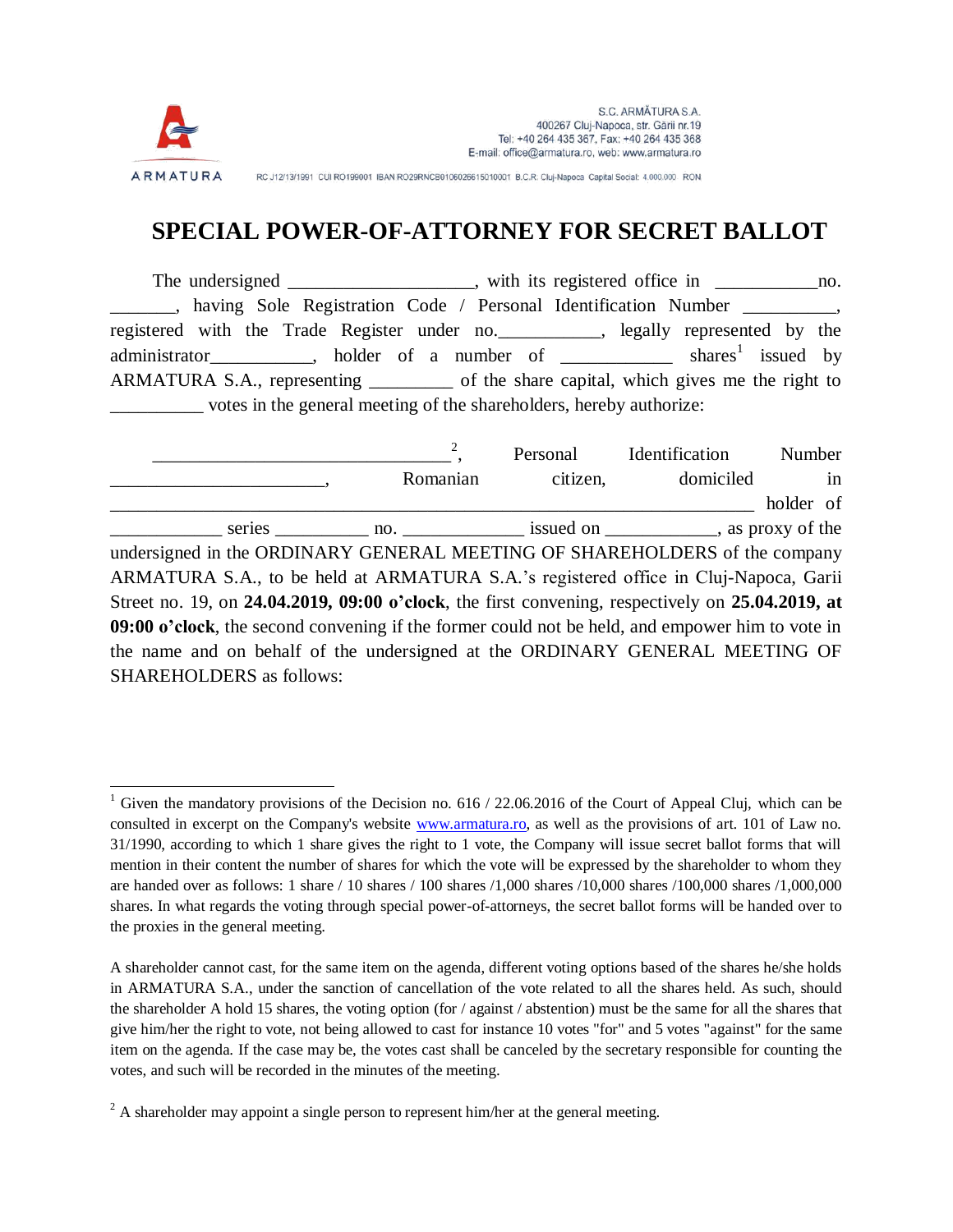| <b>G</b>        | S.C. ARMĂTURA S.A.<br>400267 Cluj-Napoca, str. Gării nr.19<br>Tel: +40 264 435 367, Fax: +40 264 435 368<br>E-mail: office@armatura.ro, web: www.armatura.ro |
|-----------------|--------------------------------------------------------------------------------------------------------------------------------------------------------------|
| <b>ARMATURA</b> | RC J12/13/1991 CUI RO199001 IBAN RO29RNCB0106026615010001 B.C.R. Cluj-Napoca Capital Social: 4.000.000 RON                                                   |
|                 | <b>ISSUES SUBJECT TO SECRET' VOTE</b>                                                                                                                        |
| o.              | Appointment of the independent external financial auditor, for a period of 1 year,                                                                           |

for auditing the financial statements for the year 2019;

My proxy will vote in accordance with my express provisions contained in the Annex to this power-of-attorney, which will be on the possession of the proxy during the general meeting and will be shown, upon request, to the members of the secretariat responsible for counting the secret votes only after the other secret votes of the shareholders are casted, in accordance with the provisions of art. 92 par. 19 of Law no. 24/2017.

The proxy expressly accepts the representation mandate that is the object of this special power-of-attorney and undertakes to fulfill it exactly.

Concluded and signed today, \_\_\_\_\_\_\_\_\_\_, in 3 (three) original counterparts, one counterpart for the principal, one counterpart for the proxy and one counterpart to be submitted at the registered office of ARMATURA S.A. from Cluj-Napoca, Garii Street no. 19, accompanied by a copy of the valid identity card - identity bulletin/card in case of individuals, respectively the registration certificate and copy of the identity card of the legal representative in the case of legal persons, both for the principal and for the proxy. The power-of-attorney must be filed at the registered office of the Company so that it can be registered with the registry no later than 22.04.2019, at 9:00 o'clock, under the sanction of losing the voting right in the general meeting.

 **PRINCIPAL, PROXY,**

 $\overline{a}$  $3$  In order to observe the secret nature of the voting procedure, the shareholder will not express his /her voting option in the form named "SPECIAL POWER-OF-ATTORNEY FOR SECRET BALLOT", but in the ANNEX to this power-of-attorney. The original of this ANNEX, which will include the voting option on the items on the agenda requiring the secret ballot, will be in the possession of the proxy during the general meeting and it will be shown, upon request, to the members of the secretariat in charge with counting the secret votes cast only after the other secret votes cast by the shareholders are already known, in accordance with art. 92 par. 19 of no. Law 24/2017. If the vote is negative, the shareholder will express within the content of the ANNEX, his/her option to insert or not the negative vote in the minutes of the meeting.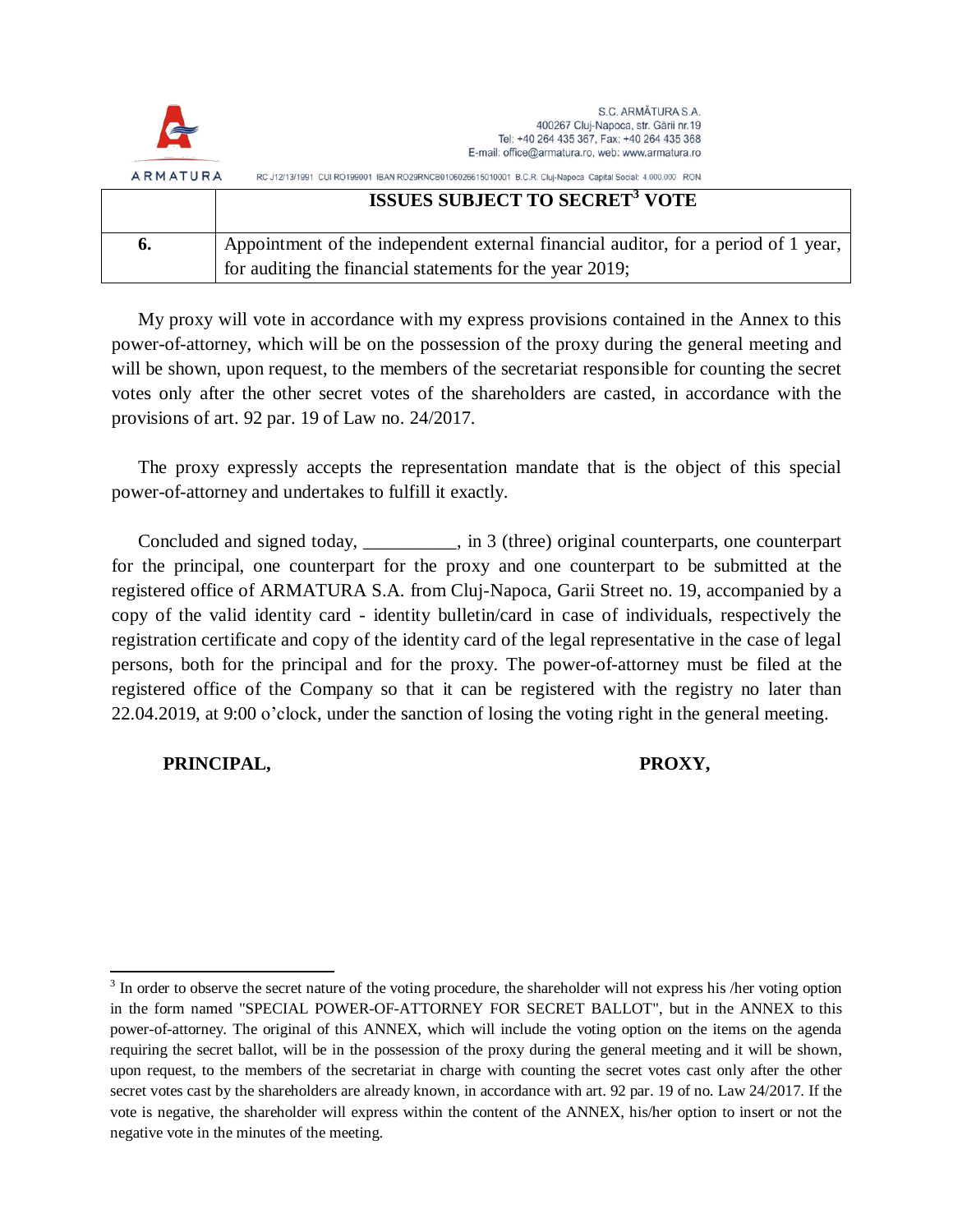

RC J12/13/1991 CUI RO199001 IBAN RO29RNCB0106026615010001 B.C.R. Cluj-Napoca Capital Social: 4.000.000 RON

## **ANNEX TO THE SPECIAL POWER-OF-ATTORNEY FOR SECRET BALLOT**

The undersigned \_\_\_\_\_\_\_\_\_\_\_\_\_\_, with its registered office in \_\_\_\_\_\_\_\_\_\_\_\_\_\_\_no. \_\_\_\_\_\_\_, having Sole Registration Code / Personal Identification Number \_\_\_\_\_\_\_\_\_\_, registered with the Trade Register under no.\_\_\_\_\_\_\_\_\_\_\_, legally represented by the administrator\_\_\_\_\_\_\_\_\_\_\_, holder of a number of \_\_\_\_\_\_\_\_\_\_\_\_shares issued by ARMATURA S.A., representing \_\_\_\_\_\_\_\_\_ of the share capital, which gives me the right to \_\_\_\_\_\_\_\_\_\_\_ votes in the general meeting of the shareholders, hereby declare that my proxy:

|                                                                                                   | Personal                                                                      |          | Identification | Number    |  |  |
|---------------------------------------------------------------------------------------------------|-------------------------------------------------------------------------------|----------|----------------|-----------|--|--|
|                                                                                                   | Romanian                                                                      | citizen, | domiciled      | in        |  |  |
|                                                                                                   |                                                                               |          |                | holder of |  |  |
|                                                                                                   | series ______________ no. _________________ issued on _____________, who will |          |                |           |  |  |
| represent the undersigned in the ORDINARY GENERAL MEETING OF SHAREHOLDERS of                      |                                                                               |          |                |           |  |  |
| Company ARMATURA S.A., to be held at ARMATURA SA's registered office in Cluj-Napoca,              |                                                                               |          |                |           |  |  |
| str. Garii nr. 19, on 24.04.2019, 09:00 o'clock, the first convening, respectively on 25.04.2019, |                                                                               |          |                |           |  |  |
| at 09:00 o'clock, the second convening if the former could not be held, is empowered to vote in   |                                                                               |          |                |           |  |  |
| the name and on behalf of the undersigned at the ORDINARY GENERAL MEETING OF                      |                                                                               |          |                |           |  |  |
| <b>SHAREHOLDERS</b> as follows:                                                                   |                                                                               |          |                |           |  |  |

|                | <b>ITEMS SUBJECT TO THE SECRET</b><br><b>VOTE</b>                                                                                                   | <b>VOTE</b><br><b>FOR / AGAINST / ABSTENTION</b> |
|----------------|-----------------------------------------------------------------------------------------------------------------------------------------------------|--------------------------------------------------|
|                | Appointment of the independent external<br>financial auditor, for a period of 1 year,<br>for auditing the financial statements for<br>the year 2019 | X                                                |
|                | <b>GRADIENT SRL</b>                                                                                                                                 |                                                  |
|                | 2. ACCOUNTING AUDIT SRL                                                                                                                             |                                                  |
| 3 <sup>1</sup> | <b>INTEGRAL AUDIT SRL</b>                                                                                                                           |                                                  |